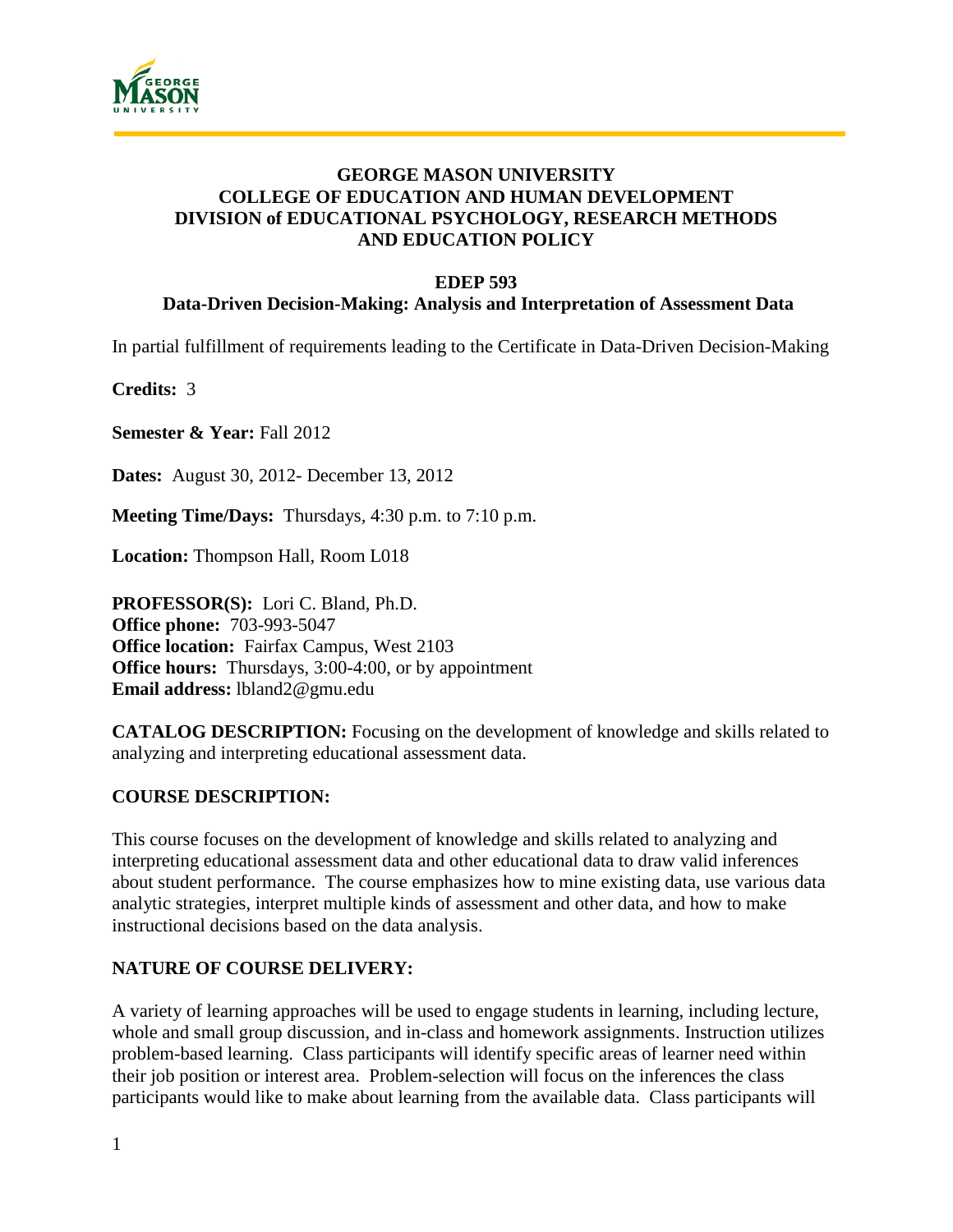

identify and analyze available data. Lectures will generally open each instructional period to set the focus for the class session. Readings support the focus of the lectures and should be referenced in all assignments. The final segment of most classes will be devoted to individual small group discussions or hands-on data analytic activities.

### **LEARNER OUTCOMES:**

This course forms a foundation for the following three courses in the sequence. As such, it will inform educators of the importance and role of data-driven decision-making (DDDM) in the context of current school reform initiatives (and policies) at the federal, state and local levels. Students should have deep knowledge of potential data sources and existing data in their districts or through their jobs.

As a result of this course, the educators will be able to:

- Understand the components of data-driven decision-making
- Understand and explain the differences between the conceptual frameworks underlying classroom and system level assessment data and what constitutes a valid inference from different levels and kinds of data
- Understand the connections between the data and how to interpret, explain, and use classroom, school, or system level data to make changes to teaching and or educational programs
- Relate the concepts of reliability and validity of assessment data to inferences drawn from the data and the use of appropriate analyses
- Identify and report on formative and summative assessments in published research (such as articles, monographs, reports, etc.)
- Use various data analysis techniques that are appropriate for the desired inferences and the available data
- Analyze assessment data using appropriate computer programs (e.g., EXCEL, MiniTab, Statistical Package for Social Sciences (SPSS), GraphPad or other computer programs)
- Make data-driven decisions related to multiple education topics, such as instructional strategies, grading practices, or student affective constructs.
- Disaggregate data to draw conclusions about sub-populations to determine how best to serve various student needs
- Understand different perspectives on modern perspectives on assessment analysis scaling and practices (e.g., classical theory, IRT, cognitive diagnostic modeling)
- Explain critical issues related to the role of the analysis and interpretation of assessment data as related to social justice, collaboration, ethical leadership, innovation, and research-based practice.

## **PROFESSIONAL STANDARDS**

The goal of the course is to facilitate each educator's reaching a level high of competence and professional-level understanding of how to analyze and interpret educational assessment data.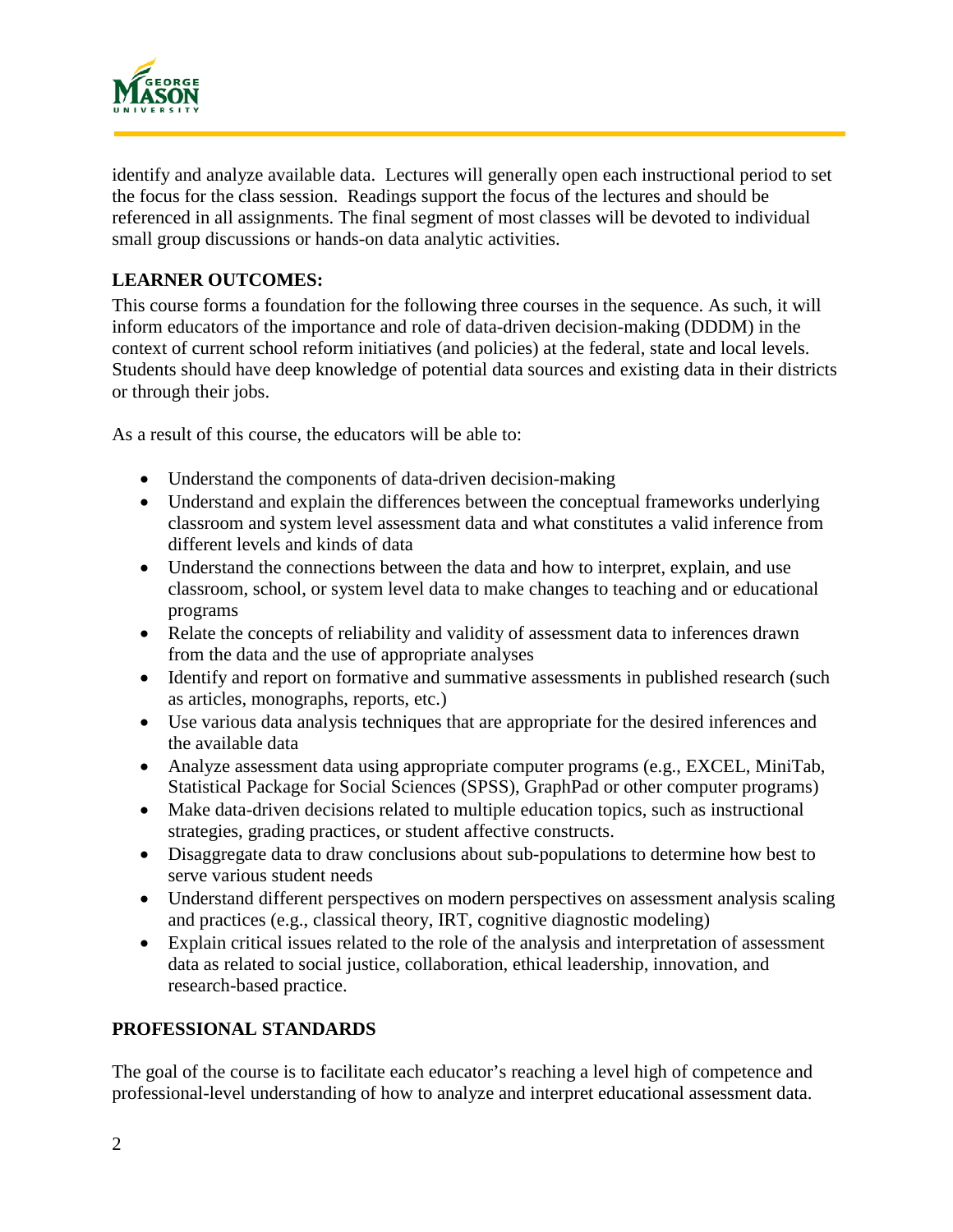

Learner outcomes are consistent with the Educational Psychology Program standards. The standards, as expressed as learner outcomes for assessment for data-driven decision making, are:

- Candidates will demonstrate an understanding of the basic concepts, principles, techniques, approaches, and ethical issues involved in analysis and interpretation of educational assessment data.
- Candidates will use their knowledge of quantitative and qualitative research methodology to analyze educational assessments for continuous improvement of student learning.
- Candidates will use their knowledge of data-driven decision-making to critically read and evaluate educational assessments, assessment data, and readings about assessment data use and interpretation.
- Candidates will use their knowledge of educational assessment for a data analysis and interpretive project.
- Candidates will demonstrate critical thinking, oral presentation, technological, and writing skills as they are used in the profession. Communication and dissemination skills may include the following:
	- o Knowledge and use of APA style
	- o Oral presentations
	- o Poster presentations
	- o Article abstracts
	- o Literature reviews
	- o Technological skills (including library/reference skills, interactive display skills, data analysis skills)

#### **Student Outcomes and Relationship to Professional Standards**

The student outcomes are informed by the Standards for Teacher Competence in Educational Assessment of Students (AFT, NCME, NEA, 1990), the Standards for Competence in Student Assessment (AASA, NAESP, NASSP, NCME, 1990), the Standards for Educational and Psychological Testing (AERA, NCME, & APA, 1999), and the InTASC Model Core Teaching Standards (CCSSO, 2011) guide the course content and emphasis for reaching the learning objectives.

Those standards deemed most relevant to addressing the learning targets for the course are those that state that *educators will have the knowledge, skills and dispositions to:*

- 1. Apply basic principles of sound assessment practices for addressing specific educational needs
- 2. Select assessment methods appropriate for instructional decisions
- 3. Recognize the implications of educational assessments for social justice in schools
- 4. Discern critical issues related to the role of the design of assessments for school accountability and high stakes testing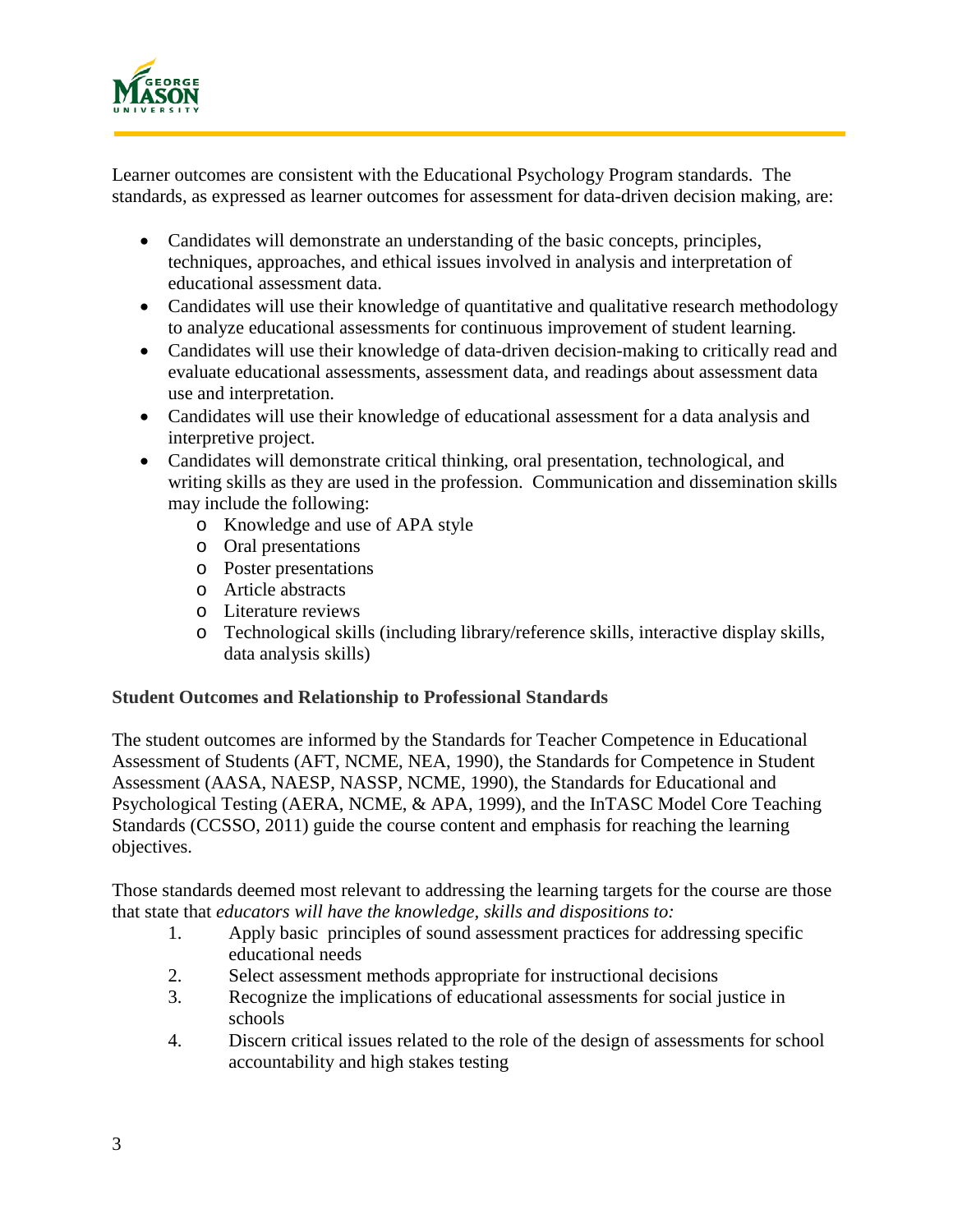

- 5. Gather evidence from multiple sources of data to draw valid inferences about student learning
- 6. The teacher understands and uses multiple methods of assessment to engage learners in their own growth, to monitor learner progress, and to guide the teacher's and learner's decision making

#### **REQUIRED TEXTS:**

Mertler, C. A. (2007). *Interpreting standardized test scores*. Los Angeles, CA: Sage.

Nitko, A. J., & Brookhart, S. M. (2011). *Educational assessment of students*. *6th Ed.* Boston: Pearson.

#### **RECOMMENDED TEXTS:**

- American Psychological Association. (2009). *Publication manual of the American Psychological Association. (6th Ed.).* Washington, DC: Author.
- Mandinach, E. B., & Jackson, S. S. (2012). Transforming teaching and learning through Data-Driven Decision-Making. Thousand Oaks, CA: Corwin.

#### **WEBSITE RESOURCES:**

Students may find the following websites helpful:

Buros Center for Testing, including the Mental Measurements Yearbook, <http://www.unl.edu/buros/>

National Center for Education Statistics, [http://nces.ed.gov](http://nces.ed.gov/)

National Research Center on Evaluation, Standards, and Student Testing (CRESST), <http://www.cse.ucla.edu/>

Virginia Department of Education,<http://www.doe.virginia.gov/testing/index.shtml>

Wisconsin Center for Education Research, http://www.wcer.wisc.edu/ <http://www.wcer.wisc.edu/>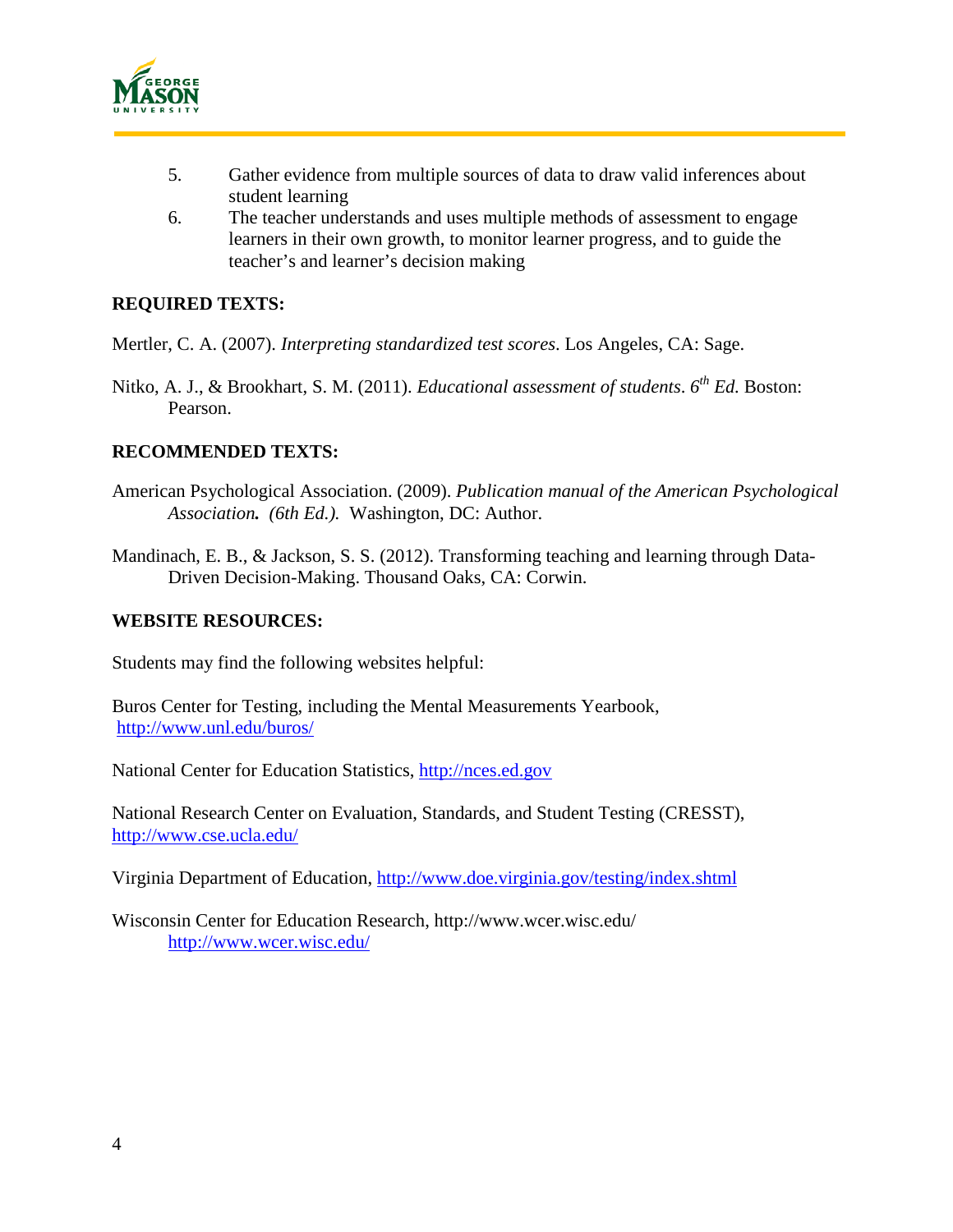

#### **COURSE REQUIREMENTS, PERFORMANCE-BASED ASSESSMENT, AND EVALUATION CRITERIA:**

#### **A. Requirements**

Students are expected to:

- Use your GMU e-mail account for all correspondence with the instructor.
- Attend all class sessions. Because class participation is a factor in grading, absences, tardiness, or early departure will be used as de facto evidence of nonparticipation. [If an emergency prevents you from attending class, please call or e-mail the instructor in advance preferably, but as soon as possible.]
- Be on time for class.
- Remain in class until class is dismissed by the instructor.
- Attend to and participate meaningfully in class lectures, discussions, individual assignments, and group activities. Responding to phone calls, texting, checking e-mails, Twitter, Facebook, or other electronic communication modes should not occur during class time.
- Submit a paper copy of all assignments to the instructor at the beginning of class on the due date. You must also e-mail the instructor a copy of the assignment using your GMU e-mail account before class begins on the due date.
- Submit all individual and group assignments and assessments on time. **I will deduct 5% of the total grade for every day the assignment is late without a documented emergency situation. If you have a medical issue that prevents you from attending class or completing assignments on-time, please work with the Office of Disability Services.**
- Use the APA Manual as a guide for written assignments, cite readings and program evaluation or other content literature within the body of the text, and complete a reference list at the end of the assignment according to the *Publication Manual of the American Psychological Association, 6th Edition* (APA, 2009) for all assignments.

#### **B. Performance-based assessments**

All of the student products specified under course requirements will require performancebased assessments guided by grading rubrics. The scoring rubrics associated with the assessment of the data analysis and interpretation project are provided in Appendix 1.

**1. Class attendance and participation (30 points).** Because of the importance of lecture and class discussions to students' learning experience, I expect each student to come to class on time and participate in class discussions. Additionally, assigned readings are to be completed before class. Attendance, punctuality, preparation, and active contribution to small and large group activities are essential. All in class assignments are to be completed by the end of class, or by the start of the next class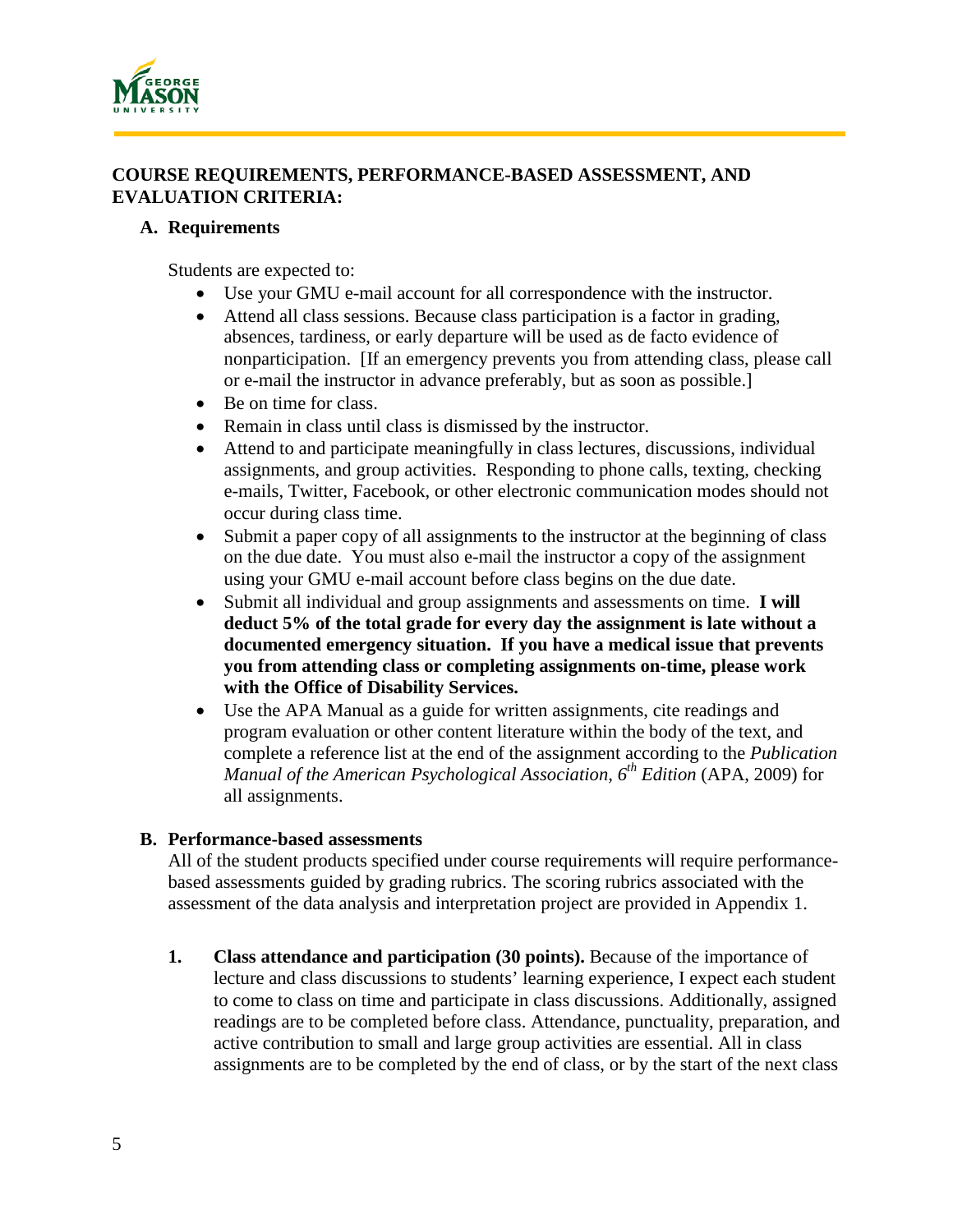

period. These elements of behavior reflect the professional attitude implied in the course goals.

- **2. In class/Homework Assignments (20 points):** Educators will be asked to work *individually* on homework assignments throughout the semester. The assignments will include explorations and other sense-making activities that will assist the educator in completing the data analysis and interpretation project such as available local, state, and national data bases, data analysis packages, and standardized assessments and local assessments, helpful research websites, databases, etc.
- **3. Midterm Examination (50 points):** Educators will take a midterm examination (closed books and notes) to demonstrate understanding and knowledge of course content covered to date of the examination.
- **4. Data Analysis and Interpretation Project (75 points, Selected PBA):** This course requires educators to analyze and interpret data collected using selected assessments and other educational assessment data relevant to the educator's context. This project is intended to reflect the course content. Papers must be handed in on time and must adhere to the APA Publication Manual Guidelines. The scoring rubric is in Appendix 1. This project is divided into 4 parts:
	- **a.** Literature Review
		- The literature review should include the following:
		- **(i)** An introduction that identifies a topic for analysis and interpretation of assessment data in an educational context
		- **(ii)** A description of the educational context
		- **(iii)** A review of the theoretical, research, and practical literature addressing the topic
		- **(iv)** A discussion of the significance of the project and justification of the need for the study
		- **(v)** The purpose for the project and the research questions
	- **b.** Methods

The methods section should include the following:

- **(i)** A description of the sample
- **(ii)** A description of the assessments, their underlying constructs, and data about the technical adequacy of the instruments (such as, information about validation studies, reliability studies, scaling, and sampling)
- **(iii)** A description of the procedures used to collect the data
- **(iv)** A description and justification for the methods used to analyze the data and address the research questions
- **c.** Results

The results section should include:

**(i)** A description of the results of the analysis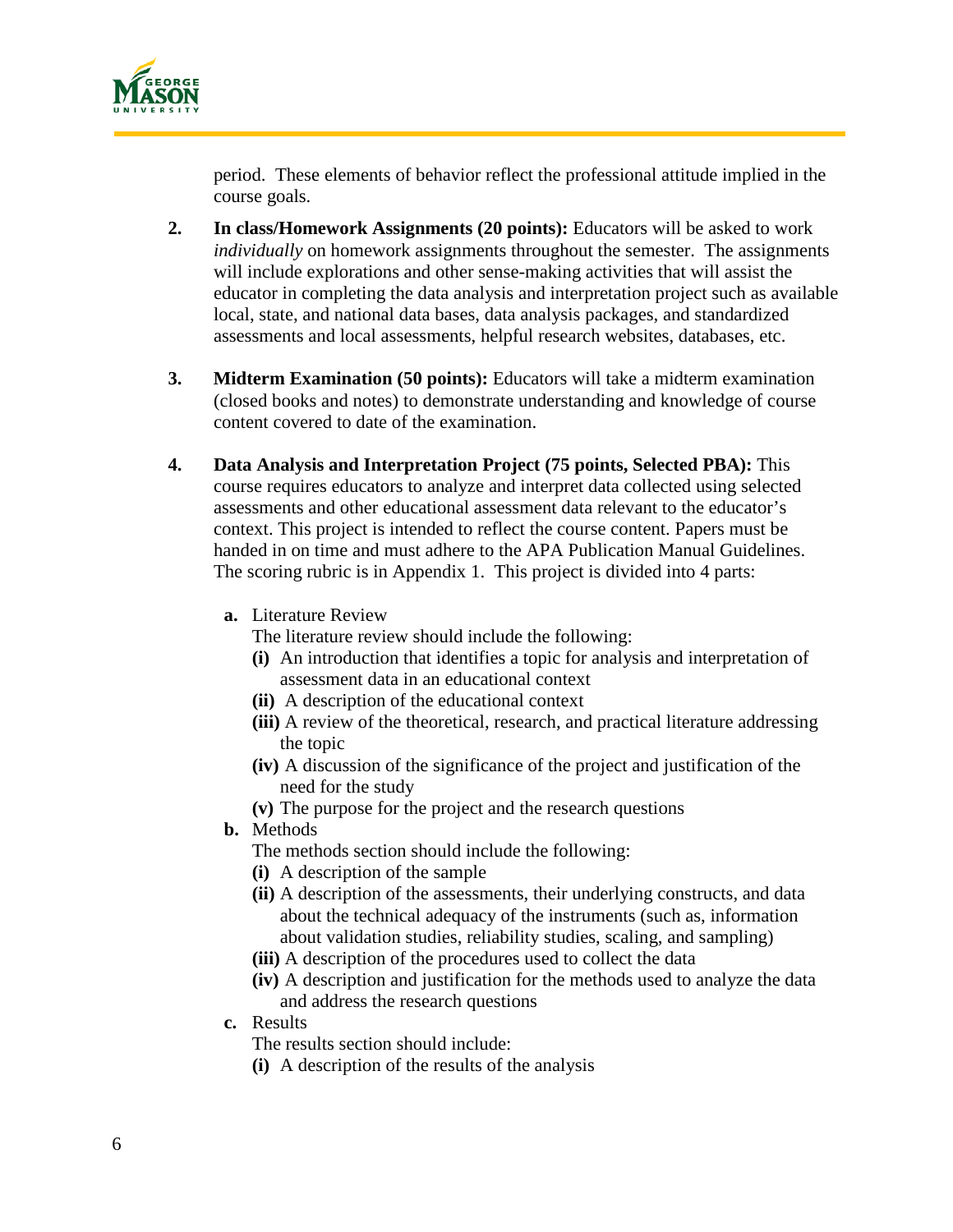

- **(ii)** Tables, charts, or other graphic information summarizing the analysis (Ensure that you follow APA style for the formatting and placement of the tables in the text.)
- **(iii)** Figures (Ensure that you follow APA style for the formatting and placement of the tables in the text.)
- **d.** Discussion and Conclusion

The discussion and conclusion section should include:

- **(i)** Interpretation of the data and inferences made from the data analysis
- **(ii)** Implications for theory, research, or practice
- **(iii)**Limitations of the study

#### **5. Presentation of the Paper and Reflection (25 points):**

The presentation of the final paper will take place on the last day of class in the format of a research conference (APA style, see also guidelines posted on the AERA website, [www.aera.net.org\)](http://www.aera.net.org/). At the end of the presentation, complete a reflection about the research experience. Some questions to consider for your reflection include: What did you learn from it? Which of the course materials helped you the most to carry out the study? What would you do differently? How can you use the information from the study in your job? Also, include other thoughts that you may have had about the process or the paper.

#### **C. Criteria for evaluation**

There are 200 total points for the course, distributed among class attendance and in class/homework assignments (25%), midterm examination (25%), and data analysis project and presentation (50%).

#### **D. Grading scale**

| Grade          | <b>Points Earned</b> |
|----------------|----------------------|
| <b>Earned</b>  |                      |
| $A+$           | 195-200 points       |
| A              | 190-194 points       |
| A -            | 184-189 points       |
| $B+$           | 178-183 points       |
| B              | 172-177 points       |
| $B -$          | 166-171 points       |
| $\overline{C}$ | 140-165 points       |
| F              | 139 or fewer points  |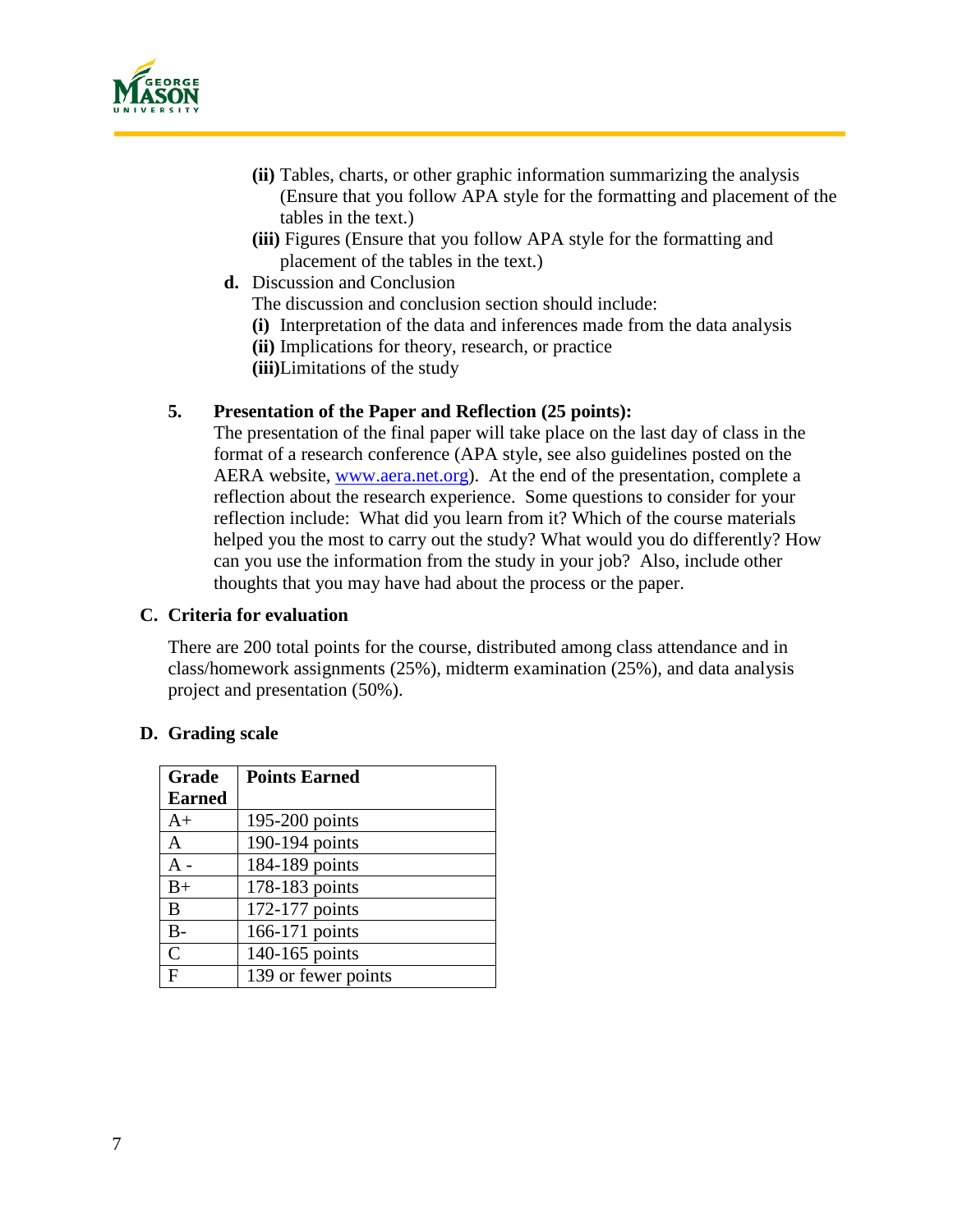

## **COLLEGE OF EDUCATION AND HUMAN DEVELOPMENT**

#### *Student Expectations*

- Students must adhere to the guidelines of the George Mason University Honor Code [See] [http://academicintegrity.gmu.edu/honorcode/\]](http://academicintegrity.gmu.edu/honorcode/).
- Students with disabilities who seek accommodations in a course must be registered with the George Mason University Office of Disability Services (ODS) and inform their instructor, in writing, at the beginning of the semester [See [http://ods.gmu.edu/\]](http://ods.gmu.edu/).
- Students must follow the university policy for Responsible Use of Computing [See [http://universitypolicy.gmu.edu/1301gen.html\]](http://universitypolicy.gmu.edu/1301gen.html).
- Students are responsible for the content of university communications sent to their George Mason University email account and are required to activate their account and check it regularly. All communication from the university, college, school, and program will be sent to students solely through their Mason email account.
- Students must follow the university policy stating that all sound emitting devices shall be turned off during class unless otherwise authorized by the instructor.
- Students are expected to exhibit professional behaviors and dispositions at all times.

#### *Campus Resources*

- The George Mason University Counseling and Psychological Services (CAPS) staff consists of professional counseling and clinical psychologists, social workers, and counselors who offer a wide range of services (e.g., individual and group counseling, workshops and outreach programs) to enhance students' personal experience and academic performance [See [http://caps.gmu.edu/\]](http://caps.gmu.edu/).
- The George Mason University Writing Center staff provides a variety of resources and services (e.g., tutoring, workshops, writing guides, handbooks) intended to support students as they work to construct and share knowledge through writing [See [http://writingcenter.gmu.edu/\]](http://writingcenter.gmu.edu/).
- For additional information on the College of Education and Human Development, Graduate School of Education, please visit our website [See [http://gse.gmu.edu/\]](http://gse.gmu.edu/).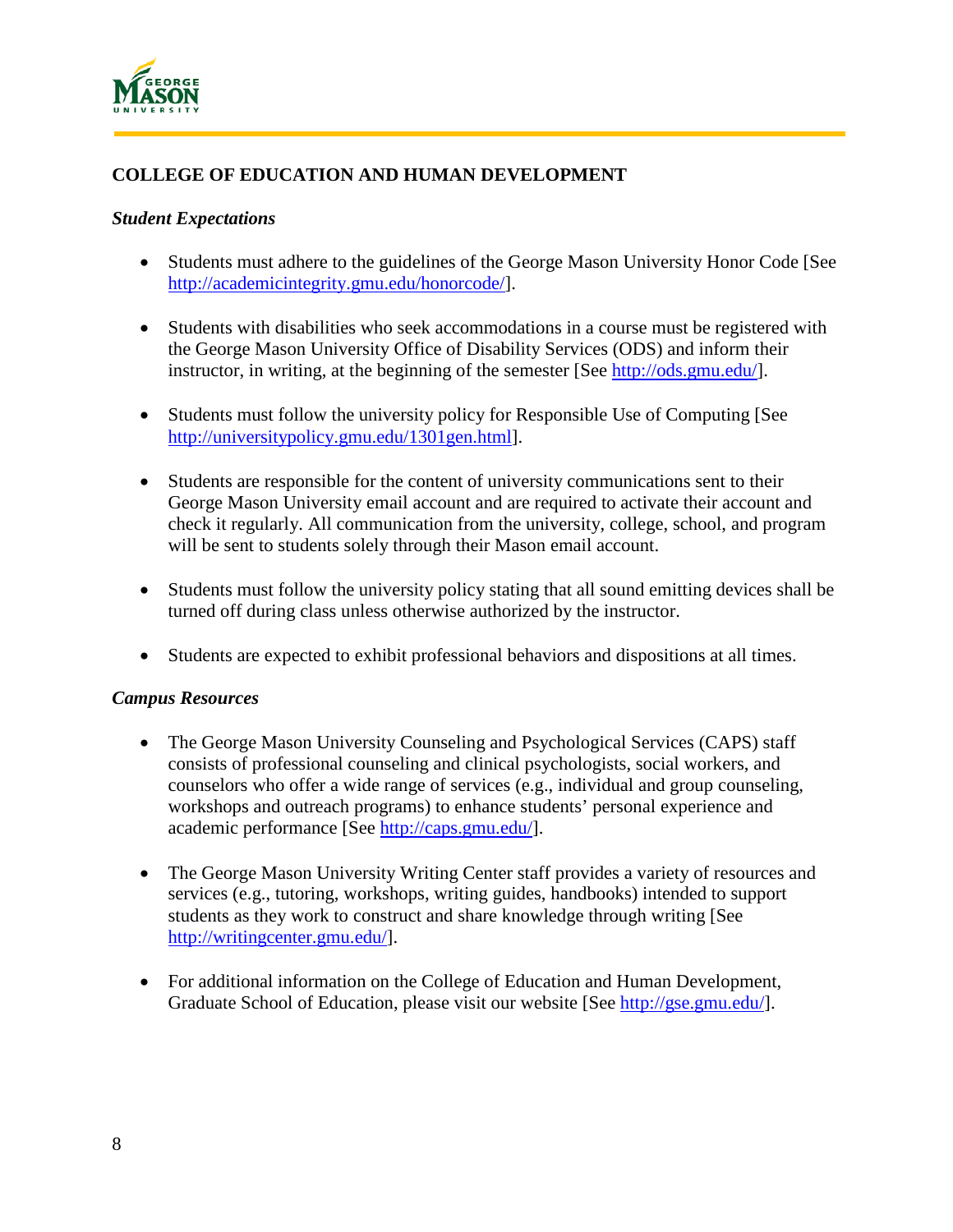

# **CLASS SCHEDULE**

| <b>Session</b>          | <b>Date</b> | <b>Topic/Learning Experiences</b>                                                        | <b>Readings</b>                                                           |  |
|-------------------------|-------------|------------------------------------------------------------------------------------------|---------------------------------------------------------------------------|--|
|                         |             | <b>Data-Decision-Making</b>                                                              |                                                                           |  |
| $\mathbf{1}$            | 8/30/12     | Data-Driven Decision -Making: Transforming<br>Teaching and Learning                      | Case Studies, In Class                                                    |  |
| $\overline{2}$          | 9/6/12      | A Structure Approach to Leading School Improvement                                       | Mandinach, Intro, Ch. 1, Ch. 2<br>and In Class                            |  |
| $\overline{3}$          | 9/13/12     | The Importance of Measuring Achievement                                                  | Mertler, Modules 1, 2, & 3<br><b>Homework 1 Due</b>                       |  |
|                         |             | <b>Assessments</b>                                                                       |                                                                           |  |
| $\overline{\mathbf{4}}$ | 9/20/12     | Validity and Reliability                                                                 | Nitko, Ch. 3 & 4                                                          |  |
| $\overline{5}$          | 9/27/12     | <b>Types of Classroom Assessments</b>                                                    | Nitko, Ch. 7, 8, 9, 10, 11, 12<br><b>Homework 2 Due</b>                   |  |
| 6                       | 10/4/12     | Types of Standardized Achievement Tests                                                  | Mertler, Modules 5 & 6<br>Nitko, Ch. 15, 16, &17<br><b>Homework 3 Due</b> |  |
| $\overline{7}$          | 10/11/12    | <b>Other Measures</b>                                                                    | Nitko, Ch. 18                                                             |  |
|                         |             | <b>Measurement Issues</b>                                                                |                                                                           |  |
| 8                       | 10/18/12    | <b>Midterm Examination</b>                                                               | In Class                                                                  |  |
| $\overline{9}$          | 10/25/12    | Item analysis and test score analysis: Using student<br>responses to improve assessments | In Class                                                                  |  |
| 10                      | 11/1/12     | <b>Measurement Trends</b>                                                                | In Class<br><b>Homework 4 Due</b>                                         |  |
|                         |             | <b>Data Analysis and Reporting</b>                                                       |                                                                           |  |
| 11                      | 11/8/12     | <b>Basic Statistical Concepts and Data Analysis</b>                                      | In Class                                                                  |  |
| 12                      | 11/15/12    | Interpretation                                                                           | Mertler, Modules 7, 8, 9<br><b>Homework 5 Due</b>                         |  |
|                         | 11/22/12    | <b>Thanksgiving - No Class</b>                                                           |                                                                           |  |
| 13                      | 11/29/12    | Reporting                                                                                | Mertler, Module 4<br>Nitko, Chapter 1, 2, 6, 13                           |  |
| 14                      | 12/6/12     | Grading and Reporting                                                                    | Data Analysis Project Due<br>Nitko, Chapter 14                            |  |
| 15                      | 12/13/12    | <b>Ethics and Social Justice</b>                                                         | <b>Presentations Due</b><br>Nitko, Ch. 5                                  |  |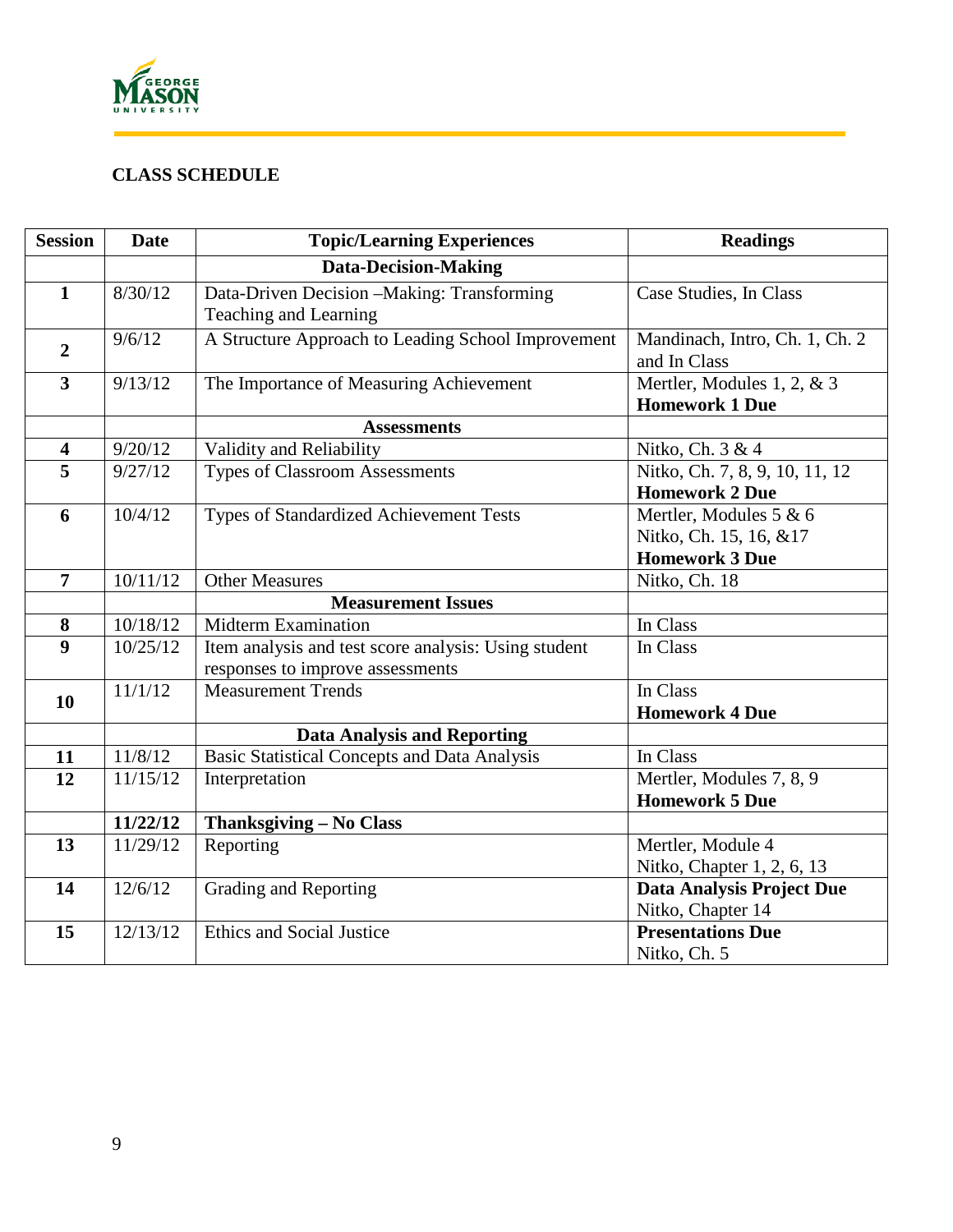

# **Sample Rubrics: Attendance & Participation**

Student participation is imperative to student learning and a successful class. The following rubric outlines how student participation scores will be determined in this course. All students are expected to demonstrate specific characteristics and actions throughout the semester. The quality and quantity of these actions will determine the points assigned for participation.

#### **Students are expected to:**

- a) Be punctual, present (in mind and body), and well prepared for class.
- b) Participate fully in class activities and assignments take an active part in small and large group discussions (without dominating the conversations) and pay attention to class lectures.
- c) Make insightful comments, which are informed by required readings and demonstrate reflection on those readings. Specifically, students should come to class with questions, comments, and thoughts on the current readings.
- d) Treat class activities, group discussions, and class discussions as important components of the course, showing respect for fellow classmates and the course material.
- e) Complete individual and group class activities within the time allotted, ensuring full participation of all group members. Submit class activities to the instructor at the end of class.

#### **Each of the 5 criteria will be assessed on a 4-point scale.**

- 4 = Student *consistently* demonstrated the criterion throughout the semester.
- 3 = Student *frequently* demonstrated the criterion throughout the semester.
- 2 = Student *intermittently* demonstrated the criterion throughout the semester.
- 1 = Student *rarely* demonstrated the criterion throughout the semester.
- 0 = Student *did not* demonstrate the criterion throughout the semester.

#### **The participation grade will be calculated as the sum of points for each criterion.**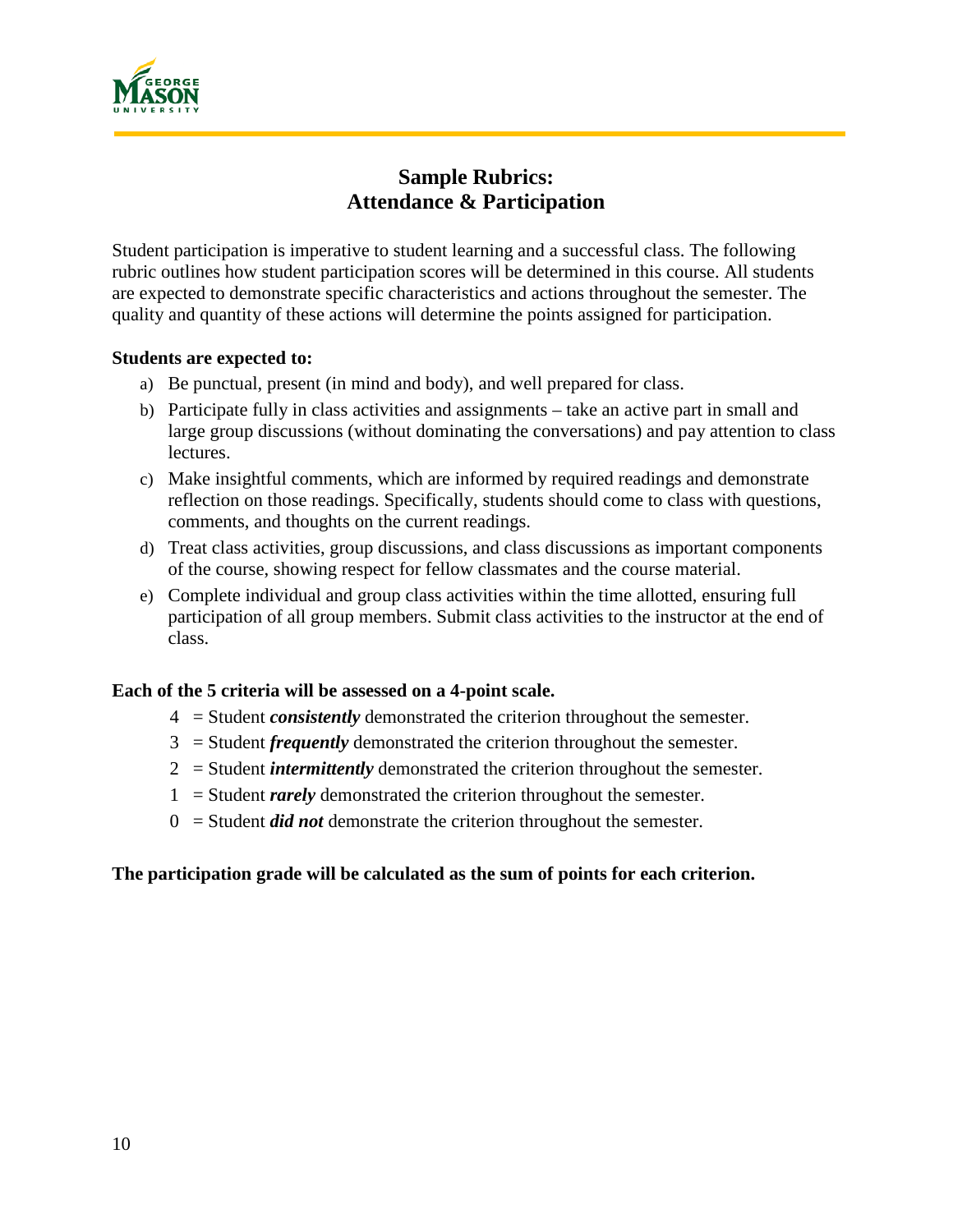

# **Appendix A**

# **Data Analysis Project Rubric**

| Criteria       | Outstanding                        | <b>Competent</b>                  | <b>Minimal</b>                    | <b>Unsatisfactory</b>           |
|----------------|------------------------------------|-----------------------------------|-----------------------------------|---------------------------------|
|                | (4)                                | (3)                               | (2)                               | (1)                             |
| Literature     | The study problem is relevant to   | The study problem is relevant to  | The study problem is relevant to  | The study problem is not quite  |
| <b>Review</b>  | the area of educational research   | the area of educational research. | the area of educational research, | relevant to the area of         |
|                | and is described in a              | The problem and literature        | but does not clearly or           | educational research,           |
|                | parsimonious, yet complete,        | review are overall well           | completely address purpose of     | insufficiently described, The   |
|                | manner. The literature review      | described, but there may be       | the study. The literature review  | literature review does not      |
|                | completely, clearly, and           | minor issues with clarity,        | includes information about the    | support the purpose of the      |
|                | cohesively addresses the           | extraneous text, or lacking       | topic, but is missing significant | study, lacks cohesion, or is    |
|                | purpose of the study, includes     | information.                      | information, is unclear, or       | unclear. Or, it is too brief to |
|                | only relevant theory and           |                                   | includes extraneous text.         | completely communicate          |
|                | research and leads to the          |                                   |                                   | information about the study.    |
|                | research questions.                |                                   |                                   |                                 |
|                |                                    |                                   |                                   |                                 |
| <b>Methods</b> | Data capture and analysis is       | Data capture and analysis has     | Data capture and analysis         | Data analysis and capture does  |
|                | easily executable, clear,          | minor issues related to           | appears to be executable,         | not appear to be executable.    |
|                | complete, and appropriate.         | execution, clarity, missing       | however more than one step is     | Multiple steps are missing,     |
|                | The description of all steps to be | details, or appropriateness. The  | missing, steps are unclear, and   | unclear, or lacking details.    |
|                | taken is clear and complete and    | description of most of the steps  | details are missing. One or       | More than one step in the data  |
|                | includes relevant resources.       | to be taken is clear. There may   | more components may not be        | capture or analysis plan is     |
|                | The methods and sample are         | be minor issues details or a step | implemented appropriately, or     | incorrect or inappropriate. The |
|                | appropriate to the research        | missing within the description.   | the data analysis may not be      | description has multiple issues |
|                | questions.                         | Relevant resources may be         | appropriate. The description has  | with clarity and/or many steps  |
|                |                                    | incomplete. The methods or        | a major issue related to clarity  | are missing. Most of the        |
|                |                                    | sample may contain minor          | or missing steps. One or two      | resources are not relevant, or  |
|                |                                    | errors.                           | resources may not be relevant or  | resources are missing. Methods  |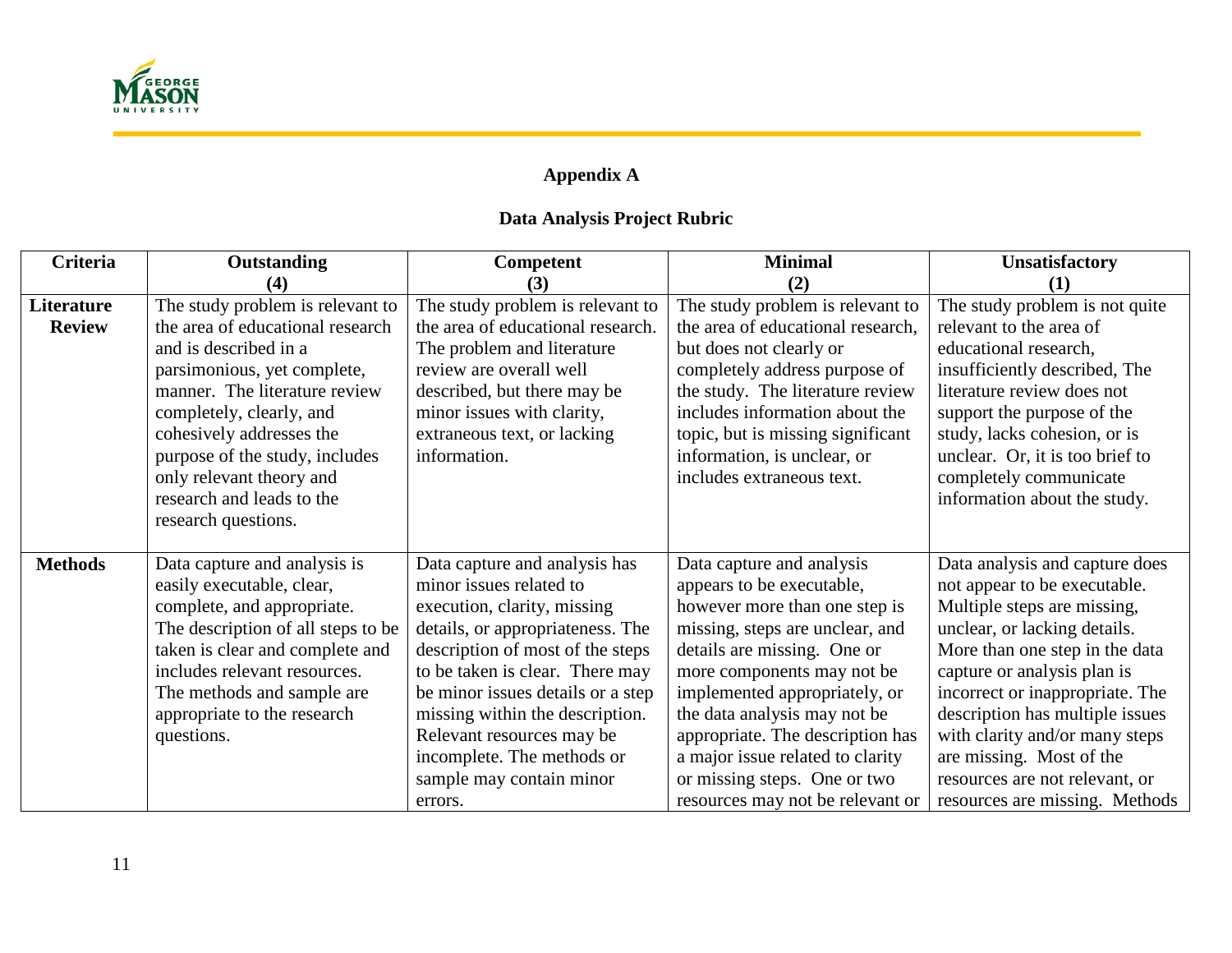

| <b>Criteria</b>   | Outstanding                       | Competent                        | <b>Minimal</b>                   | <b>Unsatisfactory</b>              |
|-------------------|-----------------------------------|----------------------------------|----------------------------------|------------------------------------|
|                   | (4)                               | (3)                              | (2)                              | (1)                                |
|                   |                                   |                                  | may be incomplete. The           | or samples may be missing or       |
|                   |                                   |                                  | methods and sample contain       | contain multiple errors.           |
|                   |                                   |                                  | errors.                          |                                    |
| <b>Results</b>    | Clear, accurate, and complete     | Accurate presentation of         | Results are presented by         | The presentation of the results is |
|                   | presentation of relevant results  | relevant results by project      | research questions, but some     | not organized by research          |
|                   | by project research questions.    | research questions, with some    | results are irrelevant and/or    | questions, some results are        |
|                   | The tables and/or figures         | minor errors in clarity or       | there are significant problems   | irrelevant, and there are serious  |
|                   | include all necessary             | completeness. There are minor    | with clarity, accuracy, or       | problems with clarity, accuracy,   |
|                   | information.                      | errors in the tables and/or      | completeness. The tables and/or  | and completeness. The tables       |
|                   |                                   | figures, such as tables are      | figures do not include all       | and/or figures are missing much    |
|                   |                                   | missing minor pieces of          | necessary information, or there  | information or are unclear.        |
|                   |                                   | necessary information, an        | may be more than one missing     | There are multiple tables/figures  |
|                   |                                   | extraneous table is included, or | or extra table/figure.           | missing, or too many               |
|                   |                                   | a table/figure is missing.       |                                  | tables/figures are included.       |
| <b>Discussion</b> | The discussion and conclusion     | The discussion and conclusion    | The discussion and conclusion    | The discussion and conclusion      |
| and               | is complete, clear, cohesive, and | has minor issues in              | has multiple issues in           | is not organized and does not      |
| <b>Conclusion</b> | significantly addresses the       | completeness, clarity, or        | completeness, clarity, or        | appear to be related to the study. |
|                   | impact and implications of the    | cohesiveness. This section may   | cohesiveness. This section       | This section is incomplete,        |
|                   | study. Additional research aptly  | not address all of the most      | makes some of the important      | missing, or irrelevant. Multiple   |
|                   | supports the argument.            | salient points, or include minor | points, misses others, or        | citations are missing, or those    |
|                   |                                   | distractions. One of the         | includes irrelevant points. More | that are included do not support   |
|                   |                                   | additional citations may not     | than one citation does not       | the conclusions.                   |
|                   |                                   | support the conclusions, or may  | support the conclusions, or may  |                                    |
|                   |                                   | distract from the argument.      | be missing.                      |                                    |
| <b>APA Style</b>  | Writing is concise, coherent,     | Writing lacks some clarity or    | Writing has multiple problems    | Writing lacks clarity, coherence,  |
| Use APA           | well-organized, and with corr     | has minor organizational         | with clarity, coherence, and     | many errors, and/or no use of      |
| writing style,    | ect APA style. Citations and      | problems affecting the overall   | organization. There are many     | APA style. Tables/Figures,         |
| formatting,       | references are correct and        | coherence, and/or there are      | errors in APA style,             | citations and/or references are    |